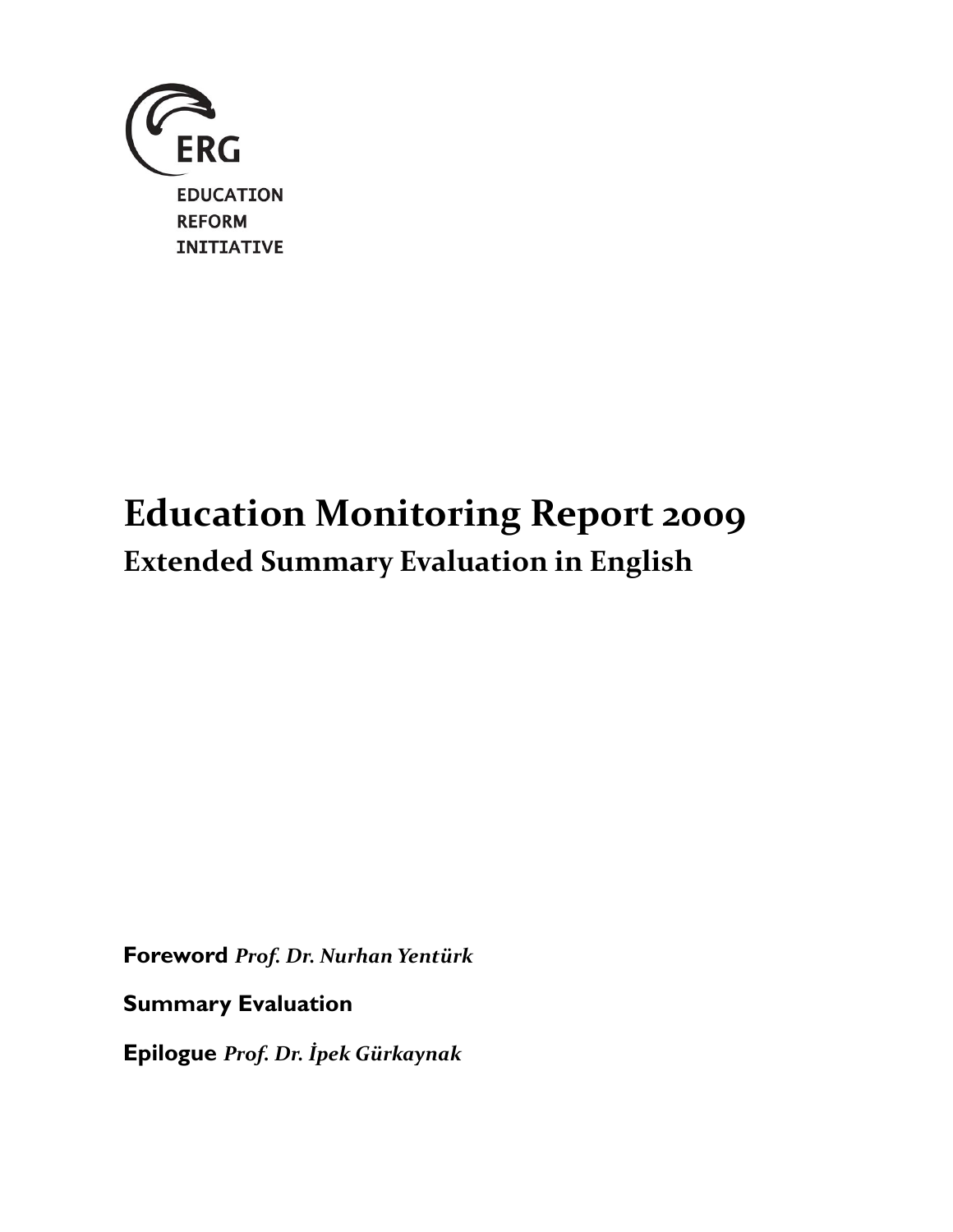# ABOUT THE EDUCATION REFORM INITIATIVE

The aims of Education Reform Initiative (ERI), which reflects, puts forward questions, defines problems and recommends solutions on the education policy in Turkey, are developing education policies which would ensure that all girls and boys access to education, which is among the fundamental human rights and enhance the social and economic development of Turkey, and contributing to the consolidation of participatory, transparent and innovative policy-making processes in education.

Launched within the Istanbul Policy Center at Sabancı University in 2003, ERI continues its research, advocacy and monitoring activities as well as its pilot projects in the field in accordance with its commitment to the ideal of "quality education for all".

ERI is supported by Mother Child Education Foundation, Aydın Doğan Foundation, Bahçeşehir University, Enerji-Su, Enka Foundation, İstanbul Bilgi University, Kadir Has Foundation, The Marmara Hotels & Residences, MV Holding, Sabancı University, Vehbi Koç Foundation, Vodafone Foundation Turkey and Yapı Merkezi.

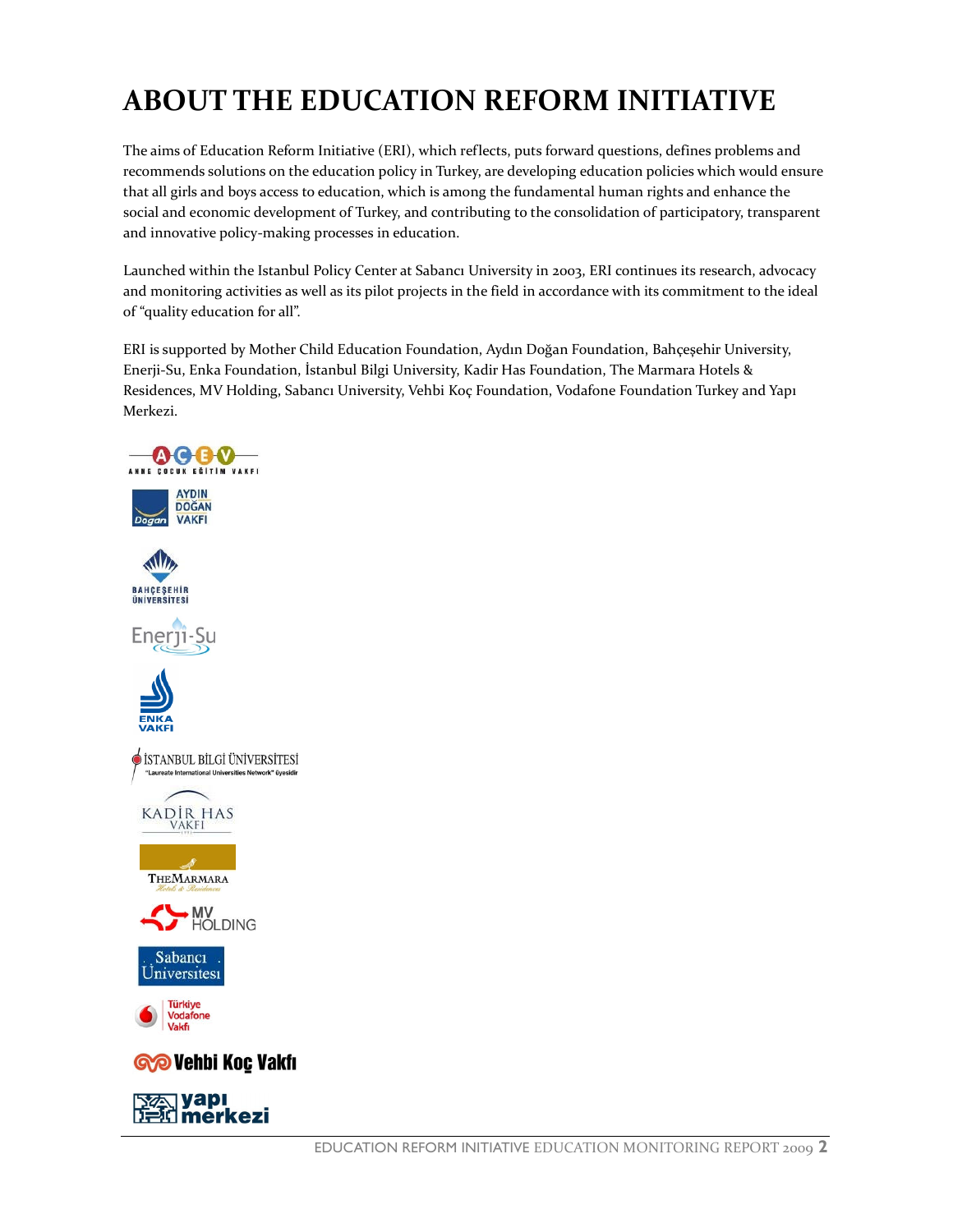## FOREWORD

The Education Monitoring Report published this year, like in previous years, follows developments and generates proposals regarding teaching-learning processes, the content of education and learning environments. This report also illustrates the special importance given by the ERI to the role of secondary education in the participation of young people in social life. A foreword on this subject can have multiple emphases. To me, the most important among them is the point that the participation of young people in social life cannot be restricted to their participation in economic activities only. Participation in economic activities and an increased ability to find employment are of course amongst the expectations young people have from secondary education, however, their expectations span a much wider area of participation.

Taking young people's expectations of employment as a starting point, that youth unemployment in Turkey is and has for a long time been twice the rate of adult unemployment implies that there are problems in fulfilling this expectation.

The educational attainment level of young labour force in Turkey is improving in comparison to that of the adult labour force. However, the average educational attainment level of the employed remains low. Both household surveys and census data indicate that out of the employed, around 15 percent has a degree of higher education, 25 percent completed secondary education and 60 percent has a degree of primary education or lower. In Turkey, the rates of continued participation in secondary education are low and the rates of school drop-outs are high. According to OECD data, in Turkey only half of young people between the ages of 15-19 attend secondary education, whereas the OECD average is above 80 percent. Young people from low-income backgrounds who do not have expectations of attending higher education see the expenses they need to make to attend secondary education as higher than the advantages this education would provide towards finding a job and a good salary. When they find an employment opportunity, including those in the informal markets, they prefer to leave the school.

The problems in education should not be seen as the sole reason why youth unemployment is high. In the same vein, it is impossible to say that the only purpose of secondary education is to equip young people with necessary information and skills for them to find employment. Secondary education in Turkey has come under serious criticism for its failure to fulfil its functions of internalization of a culture of democracy and creation of changes in attitudes. All the stakeholders that debate reform proposals voice the lacks in the areas of developing a habit of critical thinking, the critical synthesis of information, respect for differences and the development of tolerance.

Yet, what I want to emphasize in this foreword is that for the internalization of a culture of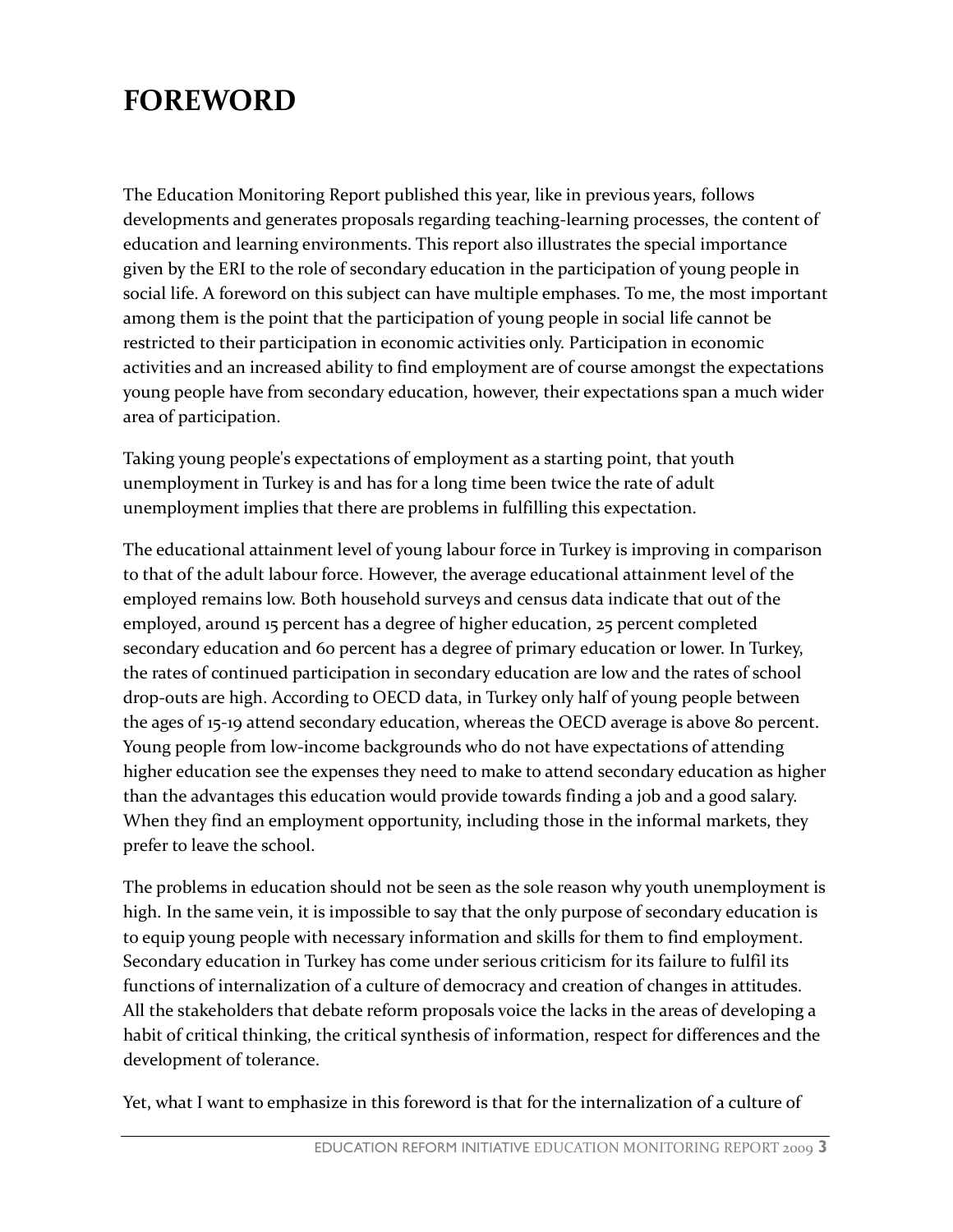democracy there is a need for a change of paradigm significant enough to touch all areas that are related to youth and that does not remain limited to secondary education. This change depends on a reorganization of education services in a way that these services enable young people to exist as "young people" and to go through the process of being unique individuals during their youth. $<sup>1</sup>$ </sup>

The ability of young people to join public life and exist as unique and equal individuals depends on them being aware of their rights, being able to access their rights and having the necessary information, skills and talent to use them. In Amaryta Sen's terms, the capabilities of young people in many areas must be expanded and strengthened.<sup>2</sup>

As things stand, secondary education does not fulfil its function of empowering young people in the many aspects necessary for their participation in public life and for the internalization of a culture of democracy. For such an empowerment, that is to say an increase in capabilities, it is imperative that young people not only know their rights but can benefit from them. This brings the question of how the social life in which education takes place is constructed and what methods are used. The social environment in which education takes place and the methods employed must be constructed in ways that enable the participation of youth, for them to have a say in all issues that concern their lives. It should enable them to express themselves and explore their talents and differences. In such an organization, it plays a decisive role whether the problems regarding strict disciplinary rules, dress codes and classroom democracy/participation/communication are resolved or not.

Another important matter when it comes to the empowerment of youth is as follows: Due to reasons of social or ethnic background, gender or regional inequalities, young people are different rather than homogeneous. For the increased participation of young people from different

"Due to reasons of social or ethnic background, gender or regional inequalities, young people are different rather than homogeneous. For the increased participation of young people from different backgrounds in public life, there is a need for efforts which take into account these differences throughout the secondary education."

backgrounds in public life, there is a need for efforts which take into account these differences throughout the secondary education. The non-acknowledgement of the differences is one of the reasons why students leave school early. Hence, social exclusion is reinforced.<sup>3</sup>

The spaces that bring young people together increasingly become independent of physical environment. Young people socialize in cyber environments that transcend geographical

l 1 N. Yentürk, G. Nemutlu and Y. Kurtaran, Türkiye'de Gençlik Çalıșması ve Politikaları, Istanbul Bilgi Üniversitesi Yayınevi, 2008. 2 A. Sen, Development as Freedom, Oxford University Press, 2001.

<sup>3</sup> A. Walther and A. Pohl, Thematic Study on Policy Measures concerning Disadvantaged Youth, Tübingen Institute for Regional Innovation and Social Research, 2005.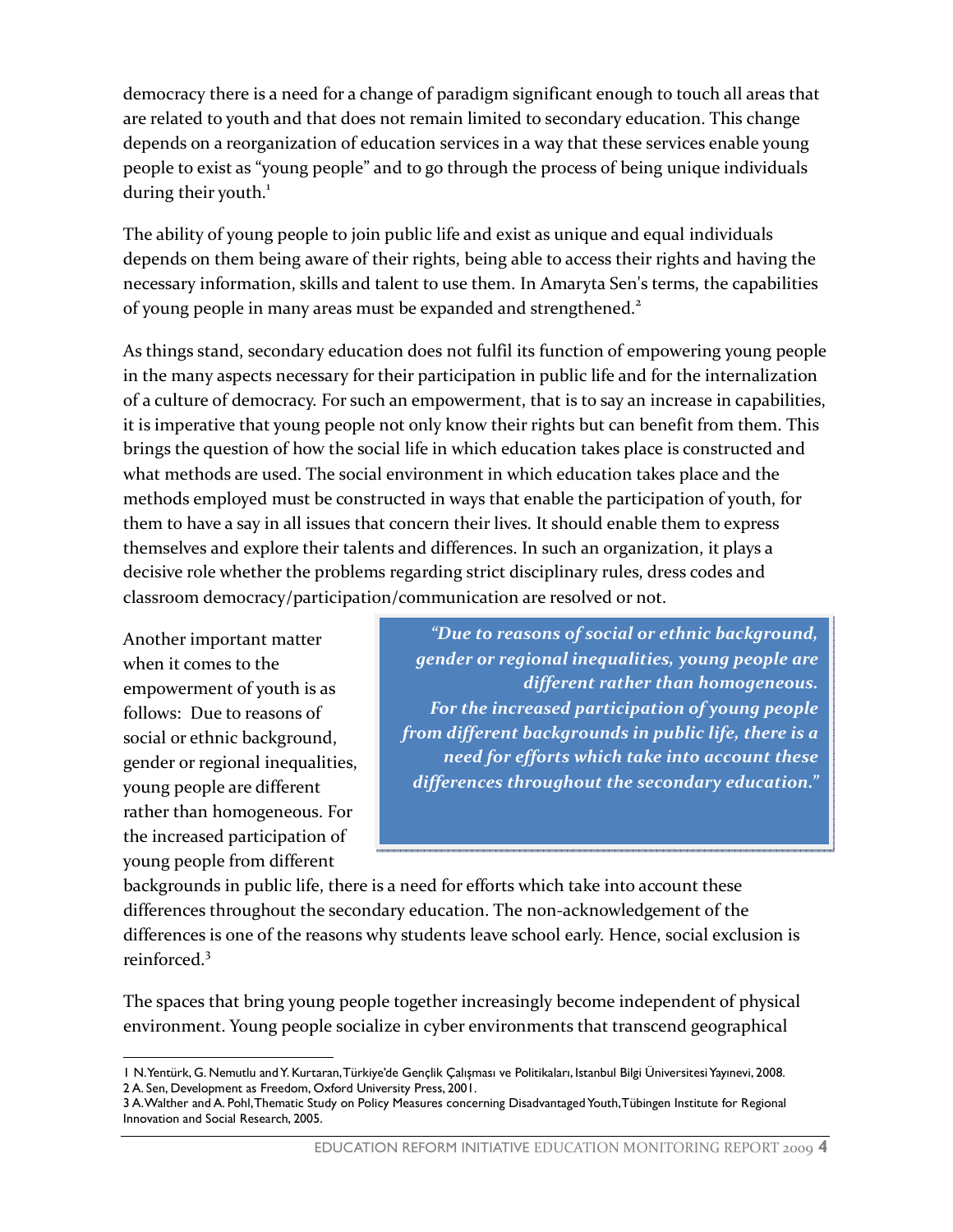boundaries. These spaces of socialization are very flexible and constantly renewed. The communication is participatory, there isn't a hierarchical structure and a relationship is established amongst equals. Young people find the opportunity to express themselves using their chosen written, visual etc. tools. As a result, young people find the opportunity to interact, exchange experience and information with peers they have never come across. Young people have access to a variety of sources and channels of information including internet, chat rooms, television programs, films, music albums, songs, internet and video games, electronic toys and comics.

The practice in school remains very much disconnected from the realities of young people's daily lives. The educational tools that are used in education as well as the different habits of communication between students and teachers constitute a very significant gap. This gap undermines the impact of inter-generational education and prevents the proliferation of democracy within the classroom. The intellectual accumulation of teachers, their talent for following and adapting to change must be given more significance than ever.

The depth and speed of which cultural and social changes (including those related to labour force qualities) that impact young people's lives bring forth the need to construct education in a way that is flexible and apt to change.

Lastly, it must be mentioned that this problem of adaptation is not limited to the public and is relevant in the case of political parties of civil society organizations that want to work with young people. Invitations to "participate," with frameworks that are constructed by adults, that do not recognize the everyday life practices of young people and the differences in their self-articulation, that do not open new channels for those, cannot be successful whether they come from educational institutions or civil society organizations.

### Prof. Dr. Nurhan Yentürk Director, İstanbul Bilgi University Civil Society Center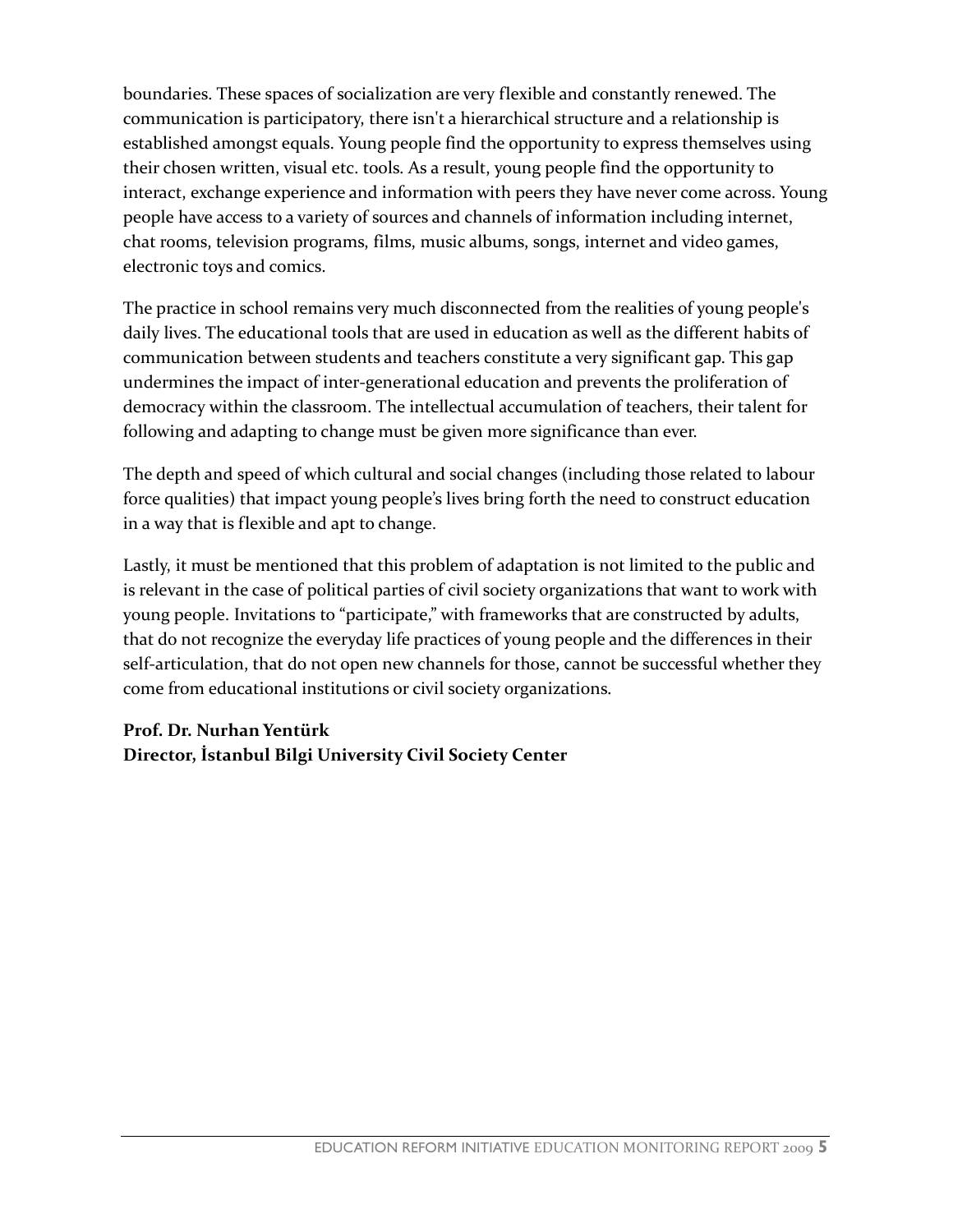# SUMMARY EVALUATION

One of the most important long-term steps that can be taken for the education system in Turkey is to reconstruct policy-making processes in education on an evidence-based, participatory and transparent basis. In this respect, there are positive recent developments within the Ministry of National Education (MoNE) such as the increase in the capacity for data collection, compilation and analysis, a transition to strategic planning within the scope of public finance management reform and the increased seriousness and depth of monitoring and inspection efforts.

As the ERI, we would also like to emphasize that MoNE has generously shared the data collected via the e-school infrastructure with both the public in a general framework and also with us in response to special requests we have made. This approach hinges to a change of mentality in the Ministry of Education which is more open to sharing and gives more importance to analysis of non-state actors. If this approach within the Ministry proliferates and grows stronger, it will be possible for us to experience in the sphere of education the cooperation and communication that exists between the public and the private sector in the area of economic policy.

In this respect, while preparing the third Education Monitoring Report, we made use of a very wide data pool. In addition to information shared by the Ministry of Education, we utilized data collected by the Turkish Institute of Statistics to carry out analyses at different levels. We hope that the Education Monitoring Indicators, which we publish for the first time this year, will create the opportunity to conduct analysis and monitoring both by the Ministry of Education and the public.

Different processes were at work during the preparation of the report. In addition to monitoring and recommendation activities carried out throughout the year by the ERI, background reports that were written by international experts who conducted research in Turkey, were used or utilised. To explain the determinants of access to secondary education, the data from Turkish Institute of Statistics Survey of Income and Living Conditions were used and a regression analysis was carried out. To obtain a more concrete understanding of secondary school age young people's perceptions and expectations from the education system, interviews were conducted with 138 young people. Evaluation and consultation meetings were held with the participation of expert institutions and civil society organizations. All this preparation enabled the Education Monitoring Report 2009 to come to life through a participatory process and result in the following evaluations and recommendations.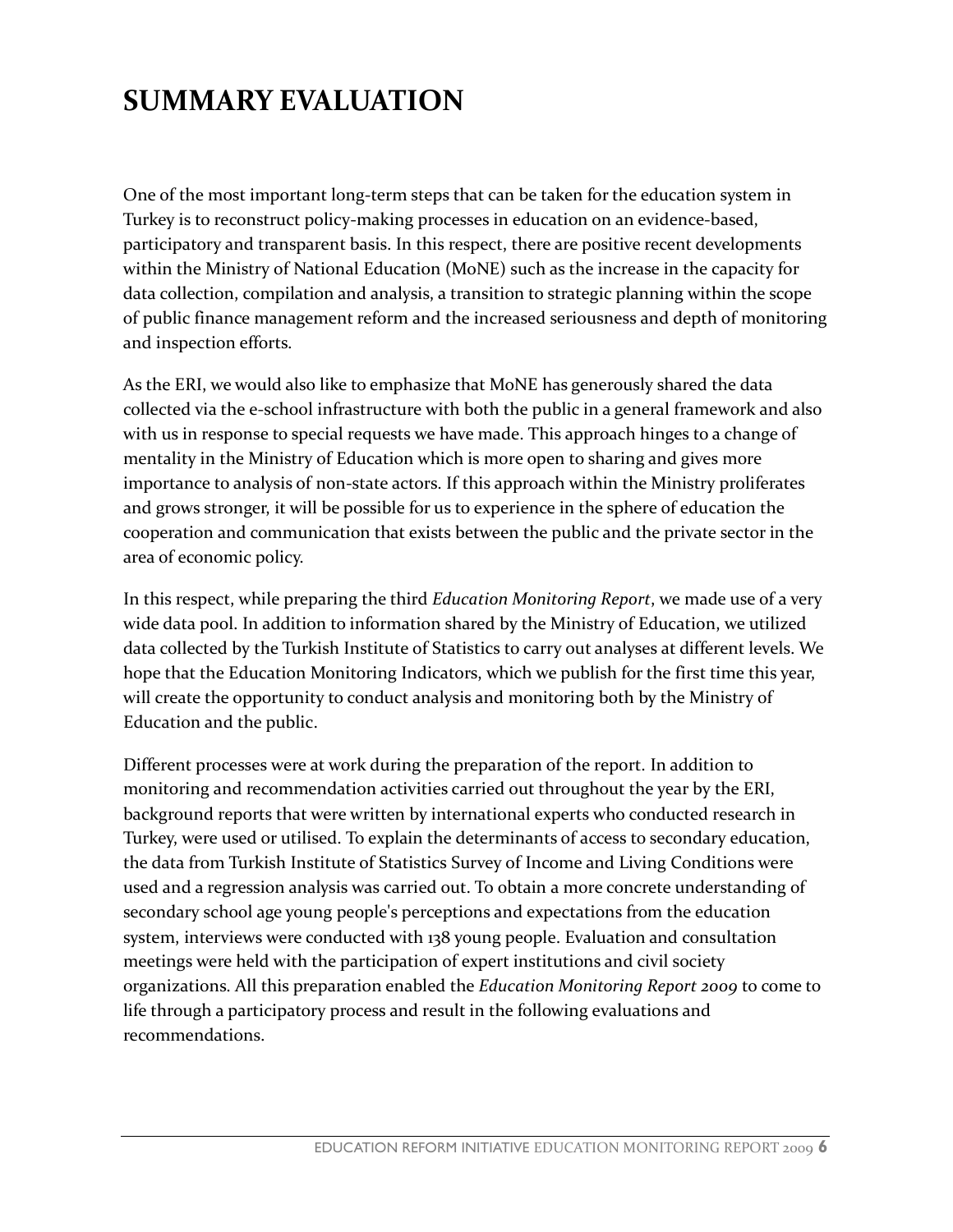Efforts towards increasing enrolment and attendance at primary school level are promising especially in terms of their holistic framework. Regarding the outreach to children in the most disadvantaged conditions, a comprehensive review should be conducted to evaluate and reconsider the education services provided in rural regions in general and regional boarding schools, schools to which children are transported with busses and combined grade classes in particular.

In the 2008-2009 academic year, enrolment rate for children in the age of primary education (6-13 years of age) was at 96.5% which increased to 98.2% for 2009-2010. Despite the progress in enrolment, the rates of non-attendance are increasing. Moreover, regional inequalities remain in both enrolment and non-attendance levels. In Northeastern Anatolia, the rate of non-attendance rose from 6.3% in 2008-2009 to 9.1% in 2009-2010.<sup>4</sup>

|           | Percentage of the relevant age group<br>enrolled in schools |       |             | Ratio of<br>female<br>students | Percentage of enrolled students who<br>have not attended school for more<br>than 20 days |       |             |
|-----------|-------------------------------------------------------------|-------|-------------|--------------------------------|------------------------------------------------------------------------------------------|-------|-------------|
|           | Total                                                       | Girls | <b>Boys</b> | to male<br>students            | Total                                                                                    | Girls | <b>Boys</b> |
| 2008-2009 | 96.5%                                                       | 96.0% | 97.0%       | 0.93                           | 3.2%                                                                                     | 2.9%  | 3.5%        |
| 2009-2010 | 98.2%                                                       | 97.8% | 98.5%       | 0.94                           | 4.3%                                                                                     | 4.2%  | 4.4%        |

#### Registration and non-attendance at primary school level

#### Source: MoNE.

l

A criticism that the ERI has often directed at the MoNE has been the fact that educational policies are not conceptualized holistically and have weak relations with one another. Recent policies of the MoNE, on the other hand, suggest an increase in complementary initiatives undertaken simultaneously which we welcome as a progress. For instance, General Directorate for Primary Education has planned new interventions towards access to primary education based on the problems it has diagnosed in its activities since 2003. For children who are between the compulsory education ages of 10 and 14 but who are not attending school, Catch-up Education Programs have been conducted. As a preventative mechanism to combat unexcused non-attendance and leaving school without a diploma, the Multi-Stage Non-Attendance Management has been envisioned. Special precautions to overcome the difficulties experienced by seasonal workers' children have been announced this year via a memorandum by the Prime Minister. The MoNE has also taken steps to increase the access of girls to secondary education.

The increase in the levels of non-attendance can be explained by the economic crisis, the swine flu epidemic or the automatic registration to primary education at the age of 6. In all cases, the Multi-Stage Non-Attendance Management Program which will enter into force in

<sup>4</sup> Rate of non-attendance is calculated as the ratio of students who have not attended school for more than 20 days to total number of students.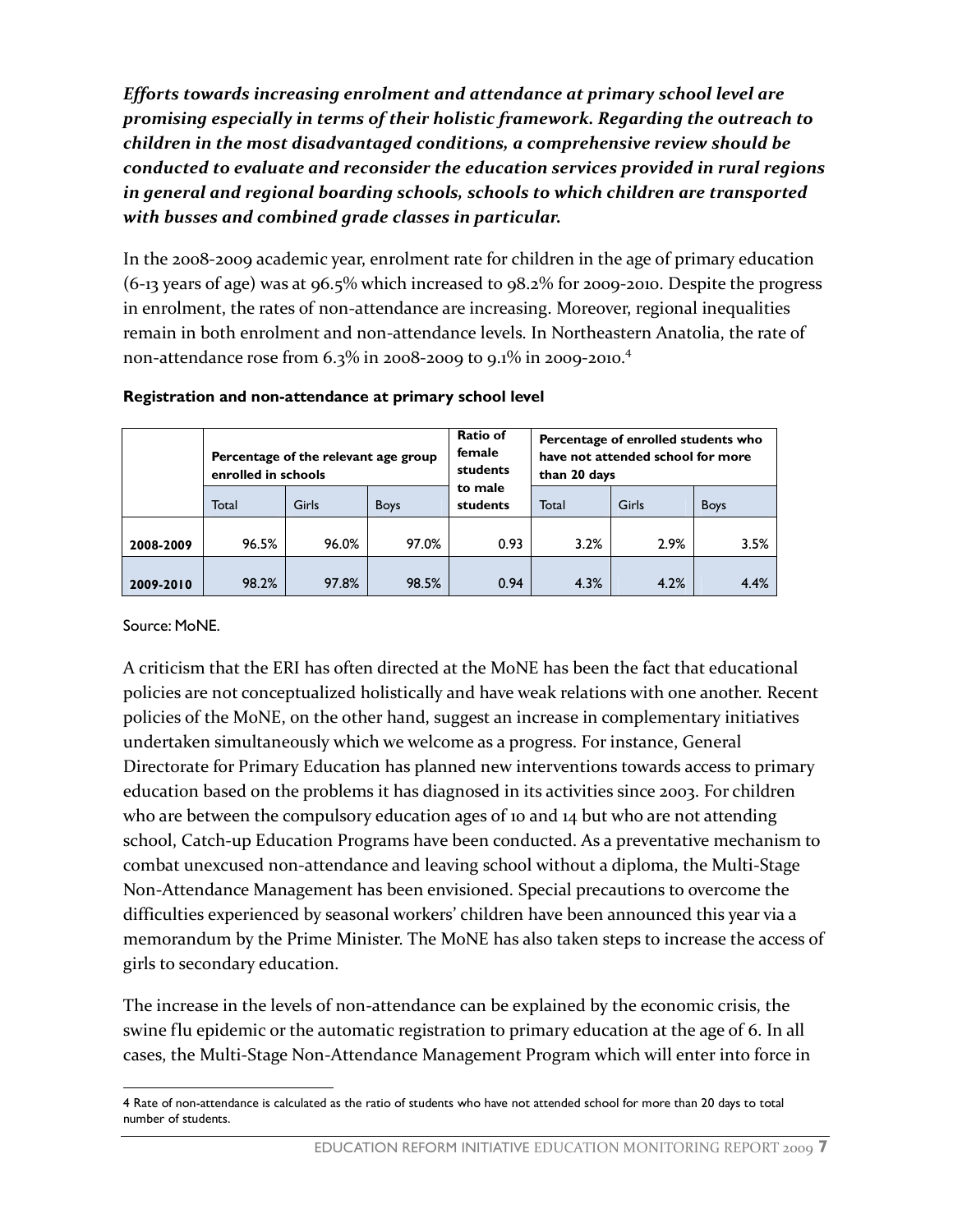2010-2011 will need to play an important role in combating this problem. The system will aim to constantly monitor the student's attendance via e-school, classify the non-attendance behaviour and implement different interventions appropriate to different forms of nonattendance. For maximum benefits to be derived from the system, it is necessary for school management and school counsellors to be supported.

The effective implementation of the systems devised by the central organization of the MoNE will take time. In addition, to ensure that the aim of all children completing a year of quality pre-school education, continuous attendance to and graduation from primary education requires the MoNE to develop a flexible framework that will support development and implementation of interventions also at the local level. Within the said framework, chances of MoNE provincial and district offices to access children who are of school age and not registered in school and who are estimated to be in very difficult conditions will increase through on-site and innovative interventions.

Research that focuses on late registration or non-registration at primary school level, and on children and families who live in the most difficult conditions point to the need to develop policies that aim to break fathers' resistance to their daughters' school attendance, that use economic incentives and that provide safe school and travel opportunities for girls. In this framework, education services provided in rural regions in general and regional boarding schools, schools to which children are transported with busses and combined grade classes in particular must be subjected to a comprehensive evaluation.

### In 2008-2009 academic year, three out of five children have started schooling at the age of 5. The fast increase in the number of students who can access pre-school education gives hope towards developing social justice with the help of education. However, to reach the aims presented in the planning documents, policies that target children other than the 60-72-month age group must be developed.

In the 2009-2010 academic year, 175 thousand students joined pre-school education. As a result, school enrolment levels have increased from 23 to 27 percent in the 36-72 month age group and from 33 to 39 percent in the 48-72 month age group. The policy of "supporting preschool education as if it is compulsory in 32 provinces" with respect to the priority age group of 60-72 months seems to have been successful. In these provinces, the enrolment rates have increased from 71 to 93 percent. In the remaining provinces, the enrolment rates for this age group haveincreased from 48 to 57 percent. The nationwide average suggests that three out of five children start schooling at the age of 5.

However, there are negative aspects to this success story. The proliferation of pre-school education will play a very important role in the establishment of social justice. Therefore, it is a drawback to prioritize provinces where school attendance rates were already very high. MoNE should select the new provinces it will provide special support for in the 2010-2011 academic year from disadvantaged regions, so that the equity principle can be fulfilled and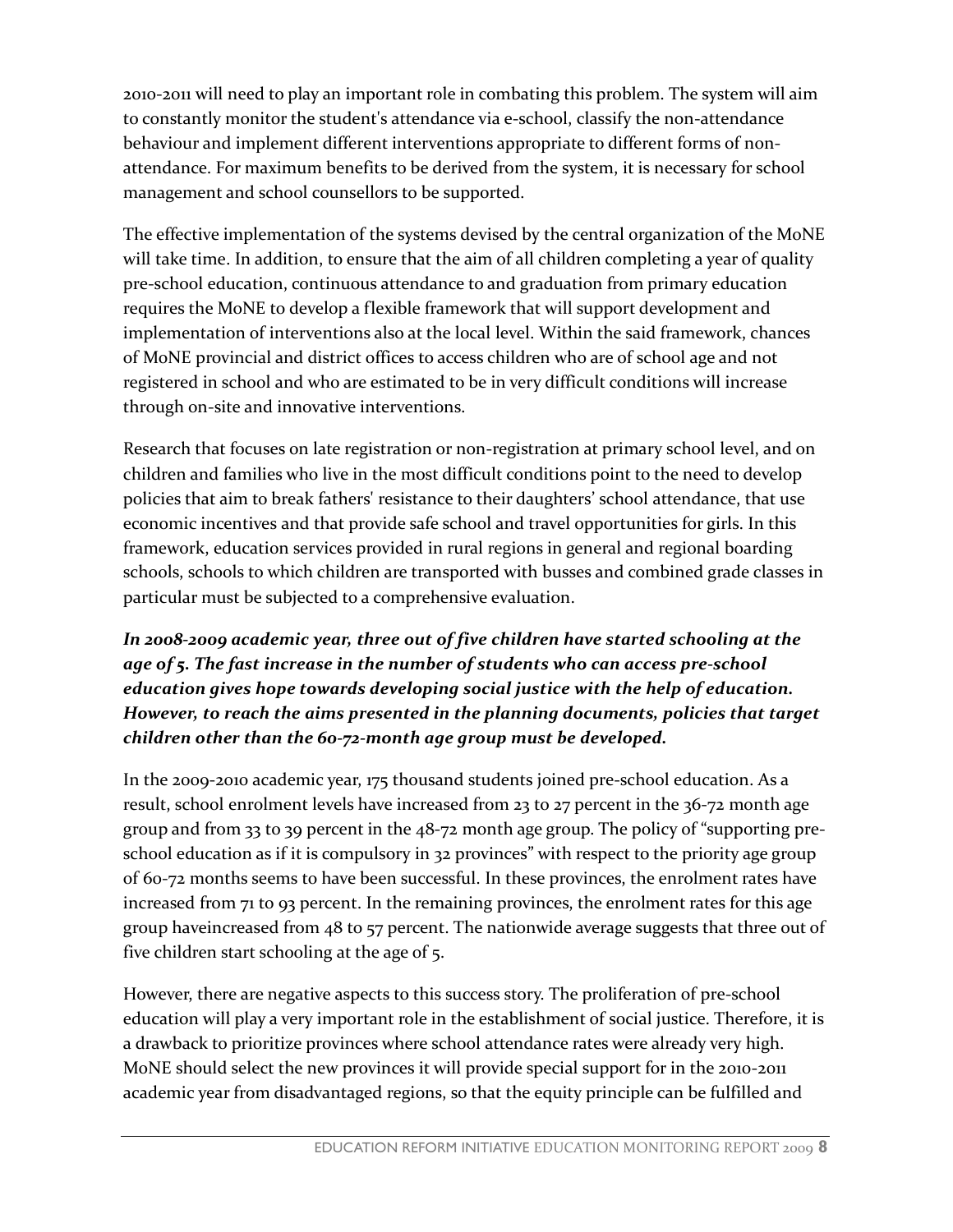MoNE personnel gain experience for increasing the reach of services in disadvantaged regions.

In the area of pre-school education, Turkey set ambitious goals that must be realized quickly. For the age group of 48-72 months, the government aims to increase school enrolment levels to 50 percent for the 2011-2012 academic year and to 70 percent for 2013-2014. The projections suggest that these aims will not be reached, even if last year's fast increase continues. The time has come for groups other than the 60-72 month group to become a priority so that the ambitious yet vital goals are realized.

ERI spots that, taking into account the general situation of the education system, a much faster progress is needed especially in two areas. These are quality issues in all educational stages and change in the secondary education which has been long delayed.

In all educational stages, efforts should be intensified so that educational outcomes can be improved. The critical factor to upgrade the quality of education is supporting teachers. There is still a need for a school-based and widespread in-service training mechanism that uses interactive methods, mobilizes peer-coaching, and fostered by innovative practices.

The developments in the area of access are not paralleled in the sphere of educational outputs. International assessments such as PISA and TIMSS show that most students at the level of primary education graduate without acquiring basic Turkish and mathematics competencies. Despite all efforts, there is no data which indicate that there is a development in the skills acquired by children.

The impact of educational reform programs that started in 2003 on children's skills is not yet known. The intention of MoNE to conduct an impact assessment with this aim will constitute a right step and a learning opportunity. Another issue that must be underlined is that, as often criticized by teachers, the educational programs are still very intense and demanding. In an environment where students cannot learn Turkish or basic mathematics well, trying to put forth an educational program that is too intense to allow for the use of active learning methods is a mistake which should be rectified quickly.

Quality is of critical importance for pre-school education. Research suggests that, if quality education is not provided, pre-school education can provide limited benefits and might even disadvantage children. Therefore, greater access to pre-school education needs to complemented by policies to raise quality. The qualities of pre-school teachers should be a part of this standard.

One of the most important measures to improve education quality includes enhanced teacher training. ERI raised this issue prior to the 2007 general elections and invited all political parties to declare 2008-2012 as "Five Years for Teachers" if they came to power. Although there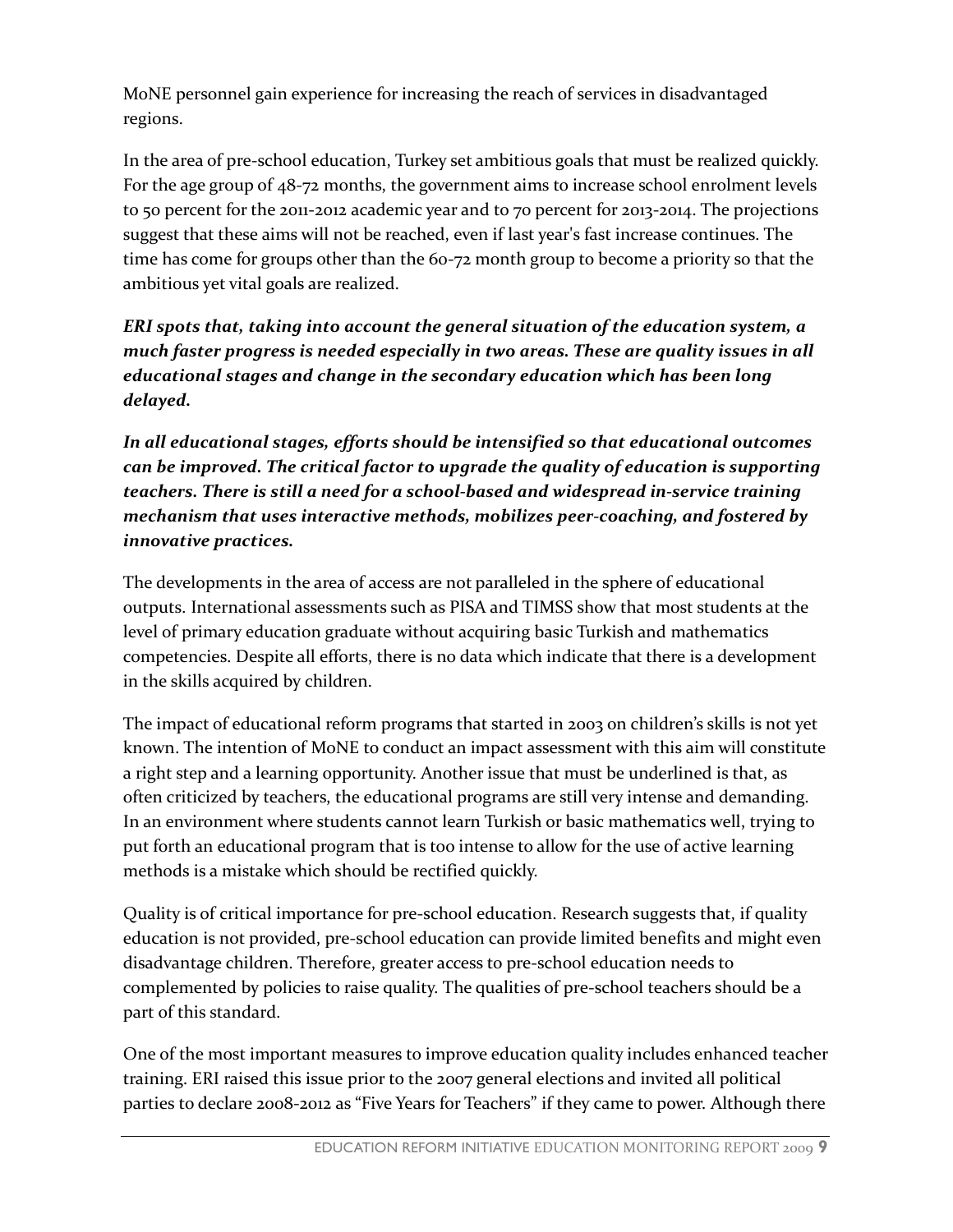have been some initiatives targeting teachers in the last three years, they remain insufficient and inadequate given the urgency and importance of the issue.

Policies targeting teachers can be classified into four categories: the choice of teacher trainees, pre-service training, hiring and appointment and professional development. In this area, "Teacher Capabilities" determined by the Directorate General of Teacher Training can act as a common tool. The Turkish National Committee on Teacher Training can act as the institution for coordination that brings stakeholders together.

On the other hand, another important problem concerning teacher policies is that in hiring and appointing teachers, methods such as multiple choice tests and lottery are used. These methods dramatically impede the opportunity that the persons who are most suited to be teachers exercise this profession and that they serve in the places and institutions that best serve their personal capabilities. The use of these methods must quickly come to an end and precautions should be taken so that local units and schools are actively involved in the process.

Research clearly shows that in-service training mechanisms in Turkey are not functioning. According to Teaching and Learning Processes International Survey (TALIS) conducted by OECD in 24 countries, in Turkey teachers receive lower than average amounts of in-service training and they still think they need less in-service training. Teachers see sharing experiences with colleagues as one of the most valuable opportunities of professional development, however this is one of the least used methods. In contrast, the TALIS average of headmasters who think the quality of teachers in their school is an impediment to the quality of education is 38 percent, whereas it is 78 percent in Turkey.

All the data show the significant need for a widespread in-service training mechanism for teachers which uses a variety of channels and interactive methods, peer-coaching, which is school based and where the headmaster takes leadership of teaching and learning processes. This radical change cannot be achieved without the coordination tools and institutions mentioned above.

The need for change in secondary education has come to a point which cannot be delayed anymore. Secondary education must be reconstructed as a stage of education that will strengthen the individual development and social participation of young people, rather than a mid-level in transition to higher education or a solution to the problem of unemployment.

In many respects, secondary education is gaining importance in developing nations. In countries like Turkey which have comparatively come further along in their process of socioeconomic development, it would be expected that primary education-related problems would be transcended. Additionally, the opportunities for employment based on capabilities and capacities acquired at the primary school level would decline. Most importantly, individuals' need for the information, skills and capabilities acquired at the secondary education level in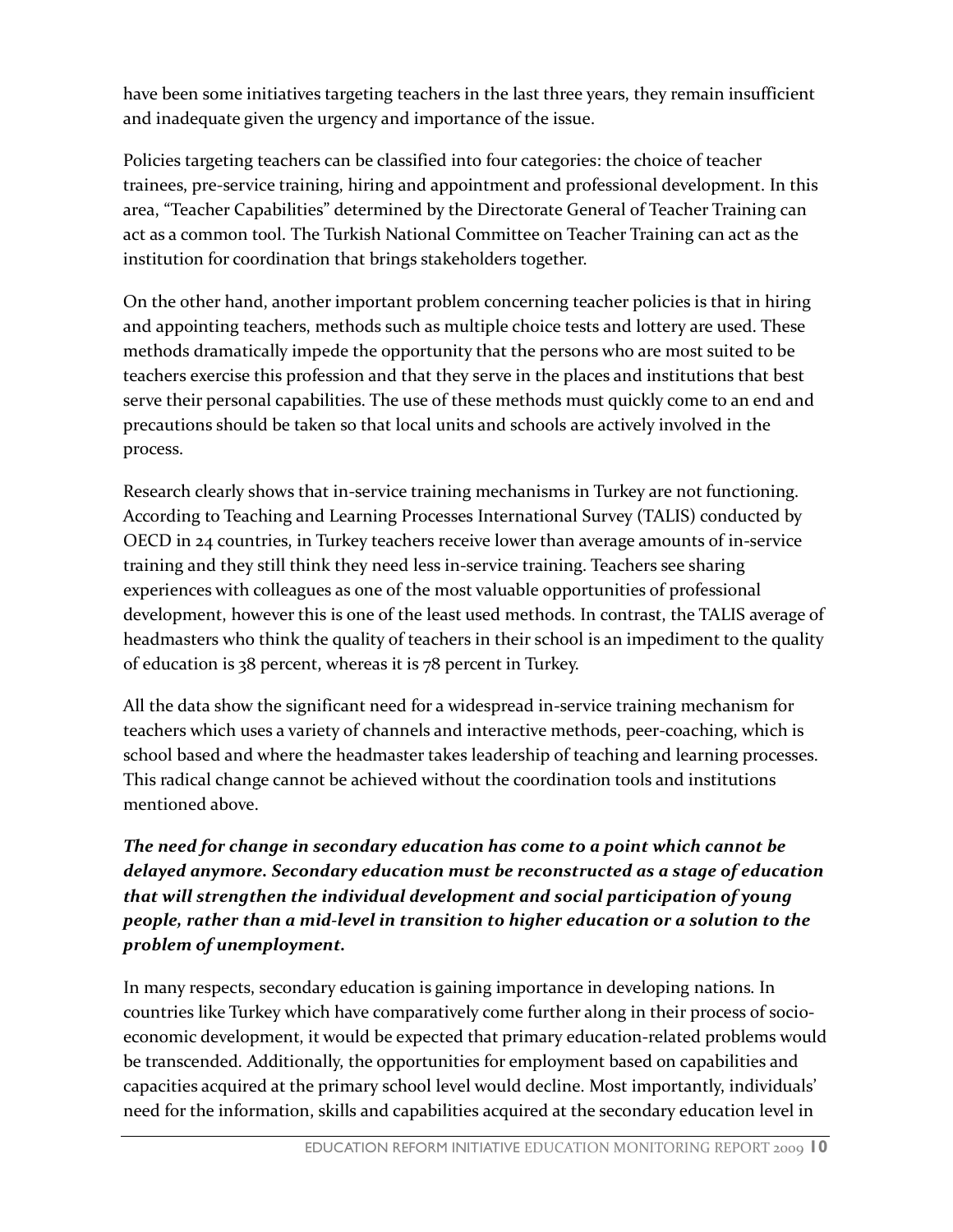order to realize their potential and participate in public life in ways they desire would increase. These include information technologies literacy, foreign language, high level of critical thinking and democratic participation.

However, based on data coming from household surveys, only half of young people between the ages of 15-19 declare that they regularly attend schools. While one fifth of young people in this age group are working, the remaining group, namely one out of three children, is neither in school nor working. One in four boys and almost half of girls are neither studying nor working. Within the OECD countries, Turkey has the highest values in this indicator.



15-19 year old young people who are neither in school nor employed in selected OECD countries

A serious progress in secondary education enrolment levels can be observed for last year. However, rates of non-attendance are also on a fast rise. Based on the data derived from administrative records, only six out of ten 14-17 year olds in the country attend school regularly.

#### Enrolment and non-attendance at secondary education

|               | enrolled in schools | Percentage of the relevant age group |                 | <b>Ratio of</b><br>female<br>students to<br>male | Percentage of enrolled students who<br>have not attended school for more than<br>20 days |       |             |
|---------------|---------------------|--------------------------------------|-----------------|--------------------------------------------------|------------------------------------------------------------------------------------------|-------|-------------|
|               | Total               | Girls                                | <b>Boys</b>     | students                                         | Total                                                                                    | Girls | <b>Boys</b> |
| 2008-<br>2009 | 58.5%               | 56.3%                                | $60.6\%$   0.84 |                                                  | 1.2%                                                                                     | 0.7%  | .6%         |
| 2009-<br>2010 | 65.0%               | 62.2%                                | $67.6\%$ 0.84   |                                                  | 3.5%                                                                                     | 2.3%  | 4.6%        |

Source: MoNE.

Qualitative and quantitative research carried out by the ERI for this report shows that the problems faced by male and female students in accessing secondary education are both

Source: OECD, Doing Better for Children, 2008.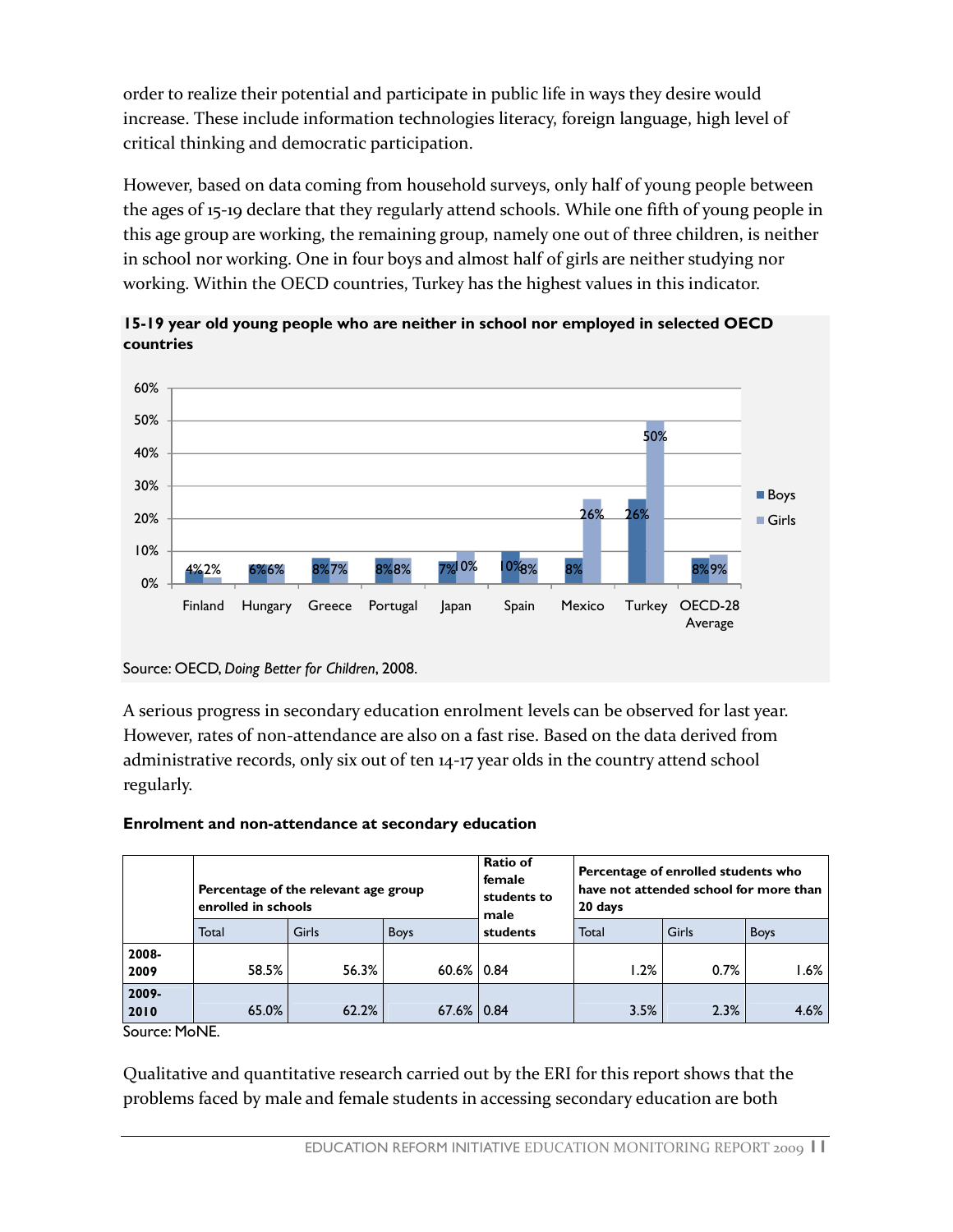common and different. Young females are usually left outside of secondary education due to economic hardships, lack of education and resistance of fathers, number of siblings and against their own will. In the case of young males, the educational attainment levels of the parents are still determining, however income is not and some declare leaving school willingly.

Secondary education displays high levels of drop-outs and repeated years. During the 2008- 2009 academic year, 14,8 percent of male students who were enrolled at public and formal secondary educational institutions left schools for reasons other than death or moving abroad. This rate is 7,3 percent for girls. Vocational high schools, imam-hatip high schools and public comprehensive schools register the highest drop-out rates. Drop-outs are most often seen at the 9th grade: 76 percent of school leaves by male students and 64 percent of school leaves by female students occurred at this stage. Repeating a level is also most often seen at the 9th level and in vocational and technical high schools.





#### Source: MoNE.

All these data suggests that secondary education in Turkey cannot fulfill the expectations of the population, that it cannot strengthen personal development and social participation to the necessary extent and that secondary school age children can face inadequate public services. The government plans to solve this problem by increasing school enrolment levels at secondary education level, transforming some comprehensive high schools to academically selective high schools and some to vocational high schools and increase the ratio of vocational and technical high schools to 65 percent. However, given the high school drop-out rates at vocational high schools, the problems at vectorical high-schools, the problems selective high-schools, the problems is those second and inspired the secondary education selective high-schools, the problems is tho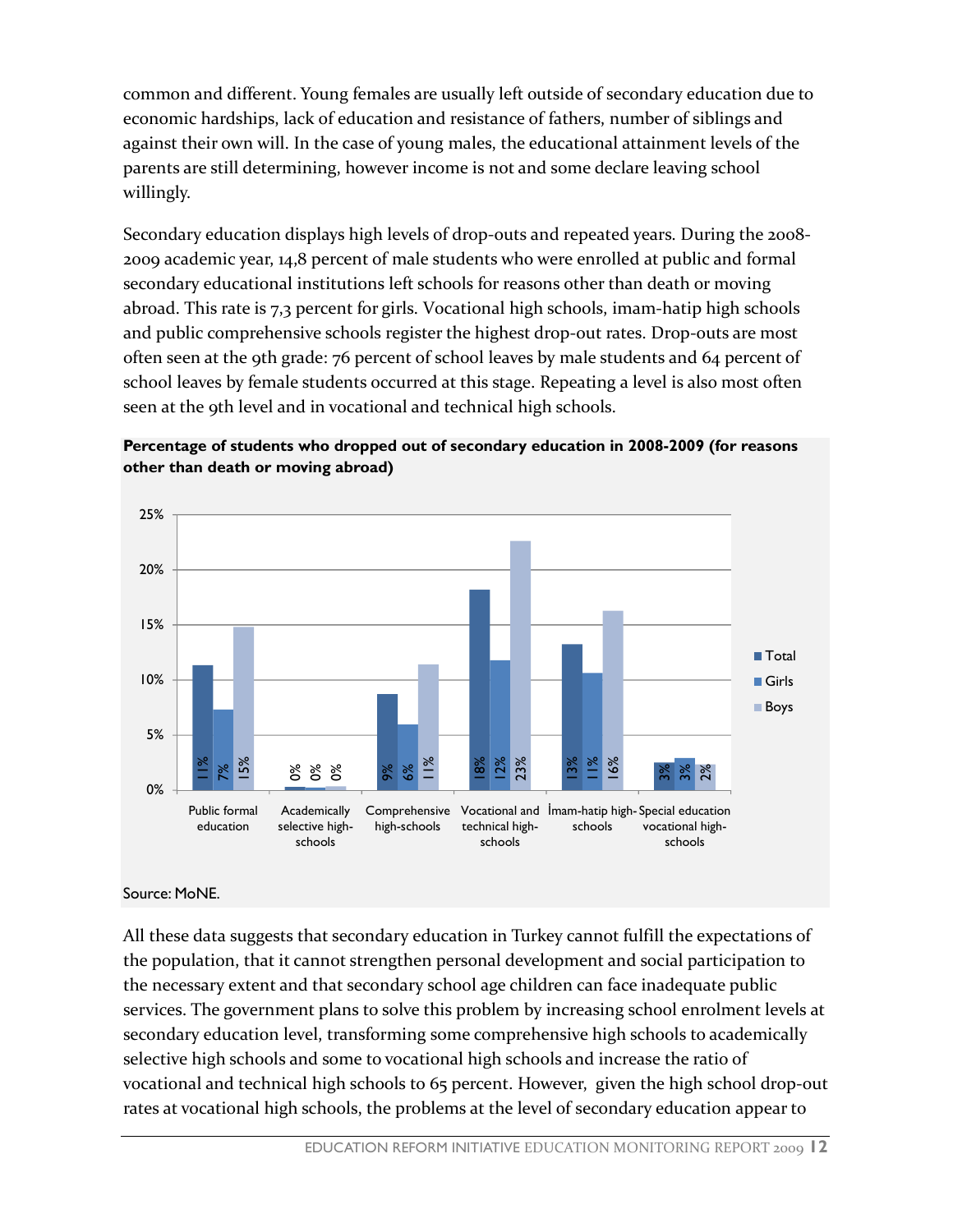be much broader than the framework drawn by the Ministry. To resolve these problems, a flexible structure that prioritizes the personal development and social participation of students and removes the thick walls between general secondary education and vocational secondary education is necessary.

To restructure different levels of the educational system in ways that will meet the needs of the children and equip them with life skills, it is necessary to remove the pressure created by the selection examinations on the system. To solve this deeprooted problem, Turkey needs to envision and implement a totality of long-term policies.

One of the factors which deeply impacts teaching and learning processes in Turkey is the central examination and selection systems that determine the school students will attend in the next educational stage. These systems are on the one hand constantly changed by public institutions and discussed by all actors.

The System for Transition to Secondary Education, which had brought three instead of one examination, increases use of extra-school resources and leads to a loss of importance of school in the education system. Indeed, based on a research conducted by TED, 50 percent of 6th grade students, 57 percent of 7th grade students and 61 percent of 8th grade students attend extra-school courses. Moreover, 42 percent of 8th grade students declared that they will obtain a doctor's report to not attend school and prepare for exams and 50 percent declared that they do not believe in the necessity of classes such as visual arts, technology and design as they will not help in the exam. MoNE started to question the system and changed it once more at the end of 2009-2010 academic year to a one-examination system.

The System for Transition to Higher Education has also been revised within the last year, the variety of tests and scores were increased with the aim of increasing the role of academic acquisitions of students in secondary education. However, the problem of an exam-based system cannot be solved solely by changes in examination systems. The reason why exam systems create such a big pressure on teaching and learning processes is the quality gaps between institutions and future concerns of students and their families. This concern results in students' development and public participation no longer being a priority and the distancing of the education system from its aims as a whole.

This complicated and multi-faceted problem cannot be solved solely by improvements in the examination system. First, the misconception that being successful in exams means being successful in life must be overcome. Societal compromise must be achieved towards eliminating quality differences between schools with a long-term and realistic plan. Quality differences between schools and the determining impact of higher education must be eliminated in order to ameliorate the negative impact of the exam system on schools and students.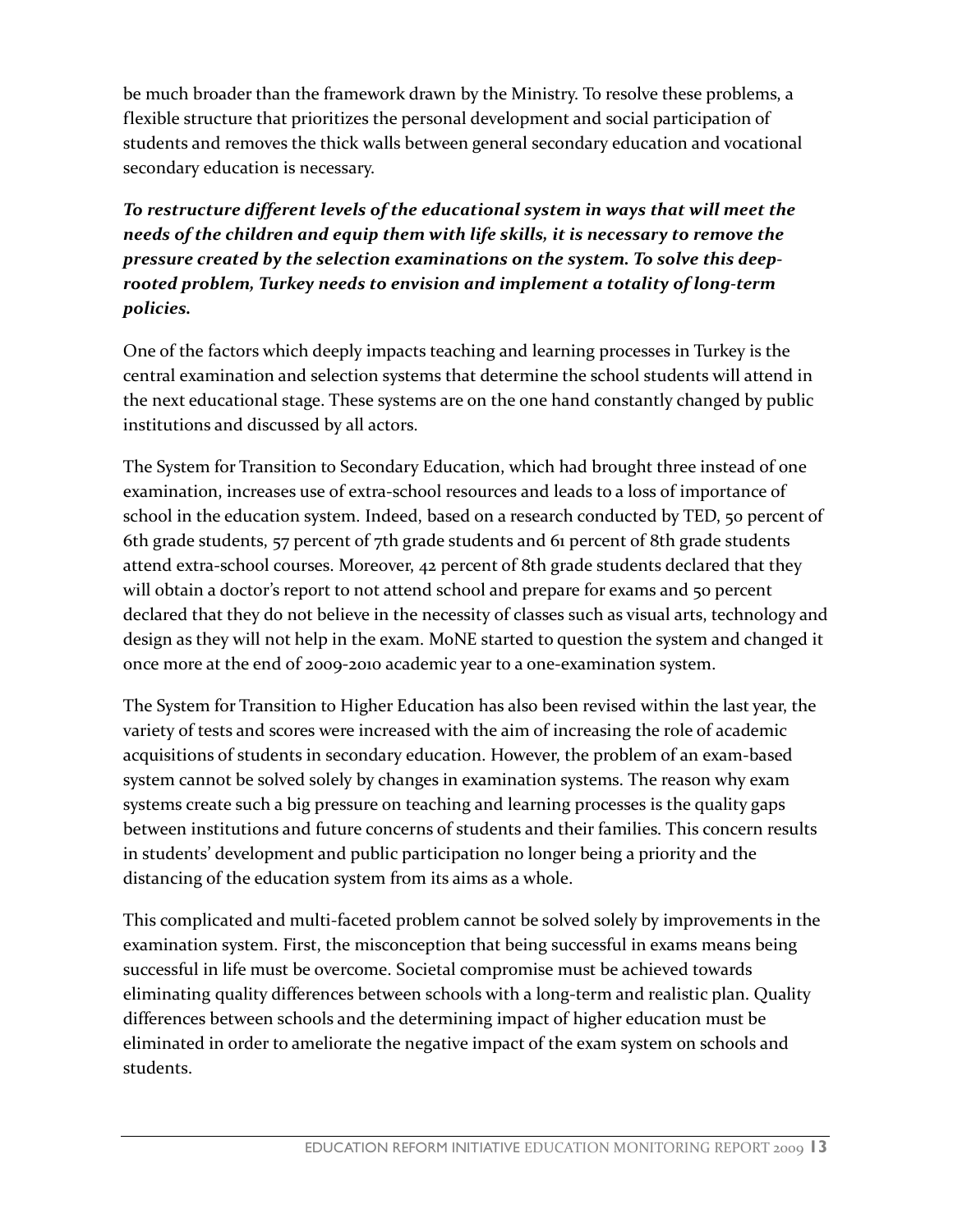The critical factor for success in overcoming the problems of the education system is governance. The steps taken towards the transformation of educational governance structures and processes are exciting. However, these steps should be based on a child-centered understanding of education. It is necessary that the human resources capacity of the Ministry should be strengthened over time in a way that takes ownership of and implements this understanding.

We praised the developments in the process of formulating and monitoring public policy last year. We also claimed that "the human resources capacity of the Ministry in the effective use of policy tools and its fundamental approach to the processes of formulating education policy" were critical factors of success. There is still need for improvement in both areas. To expedite the process, the current cadres must be supported with in-service education, including in the area of public policy. Additionally, necessary steps should be taken so that MoNE can employ experts in the areas of economy, public management, statistics etc. At the same time, all MoNE staff needs a change in mentality towards the understanding that the raison d'etre of MoNE is firstly to serve the children of Turkey.

The restructuring of MoNE will be one of the building blocs for education in Turkey in the long term. The ERI has long defended the necessity for a new organizational law. It has also criticized the political will for not backing the need for change more strongly as a result of delays in the issue, which has been on the agenda since 2004. In this respect, the ministerial changes that took place in 2009 and the momentum brought on by the MEBGEP (Project for Strengthening the Capacity of MoNE) project and the resulting green paper that can be the reference point for a new law are very positive developments. The MoNE is expected to present its new organizational draft law to the Parliament in the 2010-2011 legislative period.

The evaluation of the content of restructuring in the report is based on the green paper. However, the ERI believes that the green paper on the restructuring, that has been on the agenda for seven years, has been rushed due to the requirements of the MEBGEP project and that the process of preparation was not sufficiently transparent and participatory. In the next phase, it will be important to show sincere and serious efforts towards discussing the organizational draft law with relevant stakeholders and getting the input of expert institutions.

The green paper aims to shrink the central organization and delegate authority to provincial directorates of MoNE and schools to a great extent. In this scope, each provincial bureau will be transformed into an administrative unit with its own budget and schools will be strengthened via participatory rules towards greater autonomy. But the operational details of this transformation and the independent monitoring mechanisms to ensure accountability have not been determined. This can result in multiple confusions and might be incompatible with a child-centered understanding of education. Instead of provincial directorates, directorates at the level of districts might be a more appropriate scale of management in whose policy-making processes schools can participate more easily.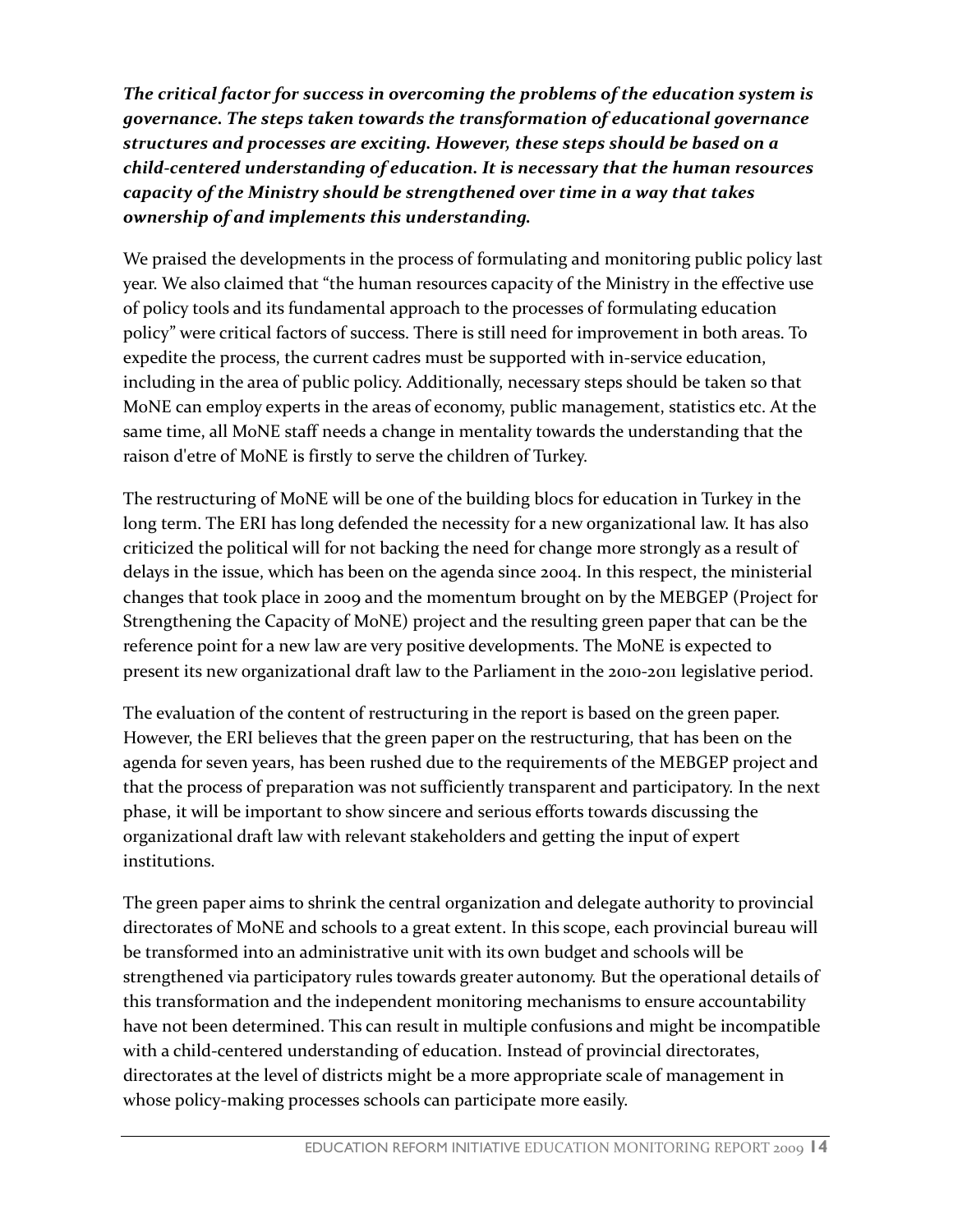The Strategic Plan 2010-2014 published in 2009 and the subsequent Performance Program 2010 are both very important policy documents towards the development of transparent policies, the determination of performance indicators that will facilitate the monitoring of the policies' results and to create compatibility between the policies and the budget. However, these documents have not been prepared with a child-centered mentality and do not possess internal consistency. The higher management of the Ministry must take these documents more seriously and should contribute more to the preparation process. As the ERI, we will be following the process of monitoring education policies and their implementation through the Strategic Plan and the resulting strengthening of the accountability mechanism.

### The ratio of public resources allocated to education to national income must be increased with respect to the young population in Turkey. Education policies and public resources allocated to education must be made compatible, the decline in public spending per student as well as discrepancies between provinces must be eradicated.

The public resources allocated to education have been increasing in real terms since 2004. However, this trend should not be a source of pride for either Turkey or the political will. Indeed, the new resources allocated to education between 2001-2008 have come from the roughly 40 percent growth in the Turkish economy. But governments did not prioritize allocating education a higher share of national income during the same period. The increase in the ratio of public education spending to national income in 2009 has resulted from the decrease in national income. The Medium-term Financial Plan shows that the preference for the next three years is a re-shrinking. Especially when the size of the school age population is taken into account, Turkey is significantly behind the countries it globally competes with when it comes the ratio of public resources allocated to education to national income. The government should immediately, and if possible starting with the 2011 budget, consistently increase the share of its educational budget and must aim for 6 percent by 2015.

In principle, the content of the increase in the education budget must be governed by MoNE's Strategic Plan and education policies. For instance, the need for human resources that will emerge as a result of the targeted increase in the number of students at the pre-school and secondary school levels, physical infrastructure and educational material needs are items where increases should be foreseen. However, when we look at MoNE's budget-making practices, we see a serious incompatibility between the macro aims and education policies on the one hand and financial plans on the other. This incompatibility manifests itself in many areas. One of the most significant examples is the failure to take necessary financial precautions despite policies of extending secondary education to four years and increasing access, resulting in a serious decline in the spending per student since 2008. There are also serious inequalities between provinces when it comes to spending per student. For instance, MoNE spends 1,379 TL in general secondary education and 1,617 TL in vocational secondary education per student in Istanbul whereas these amounts increase to 3,340 TL and 4,269 TL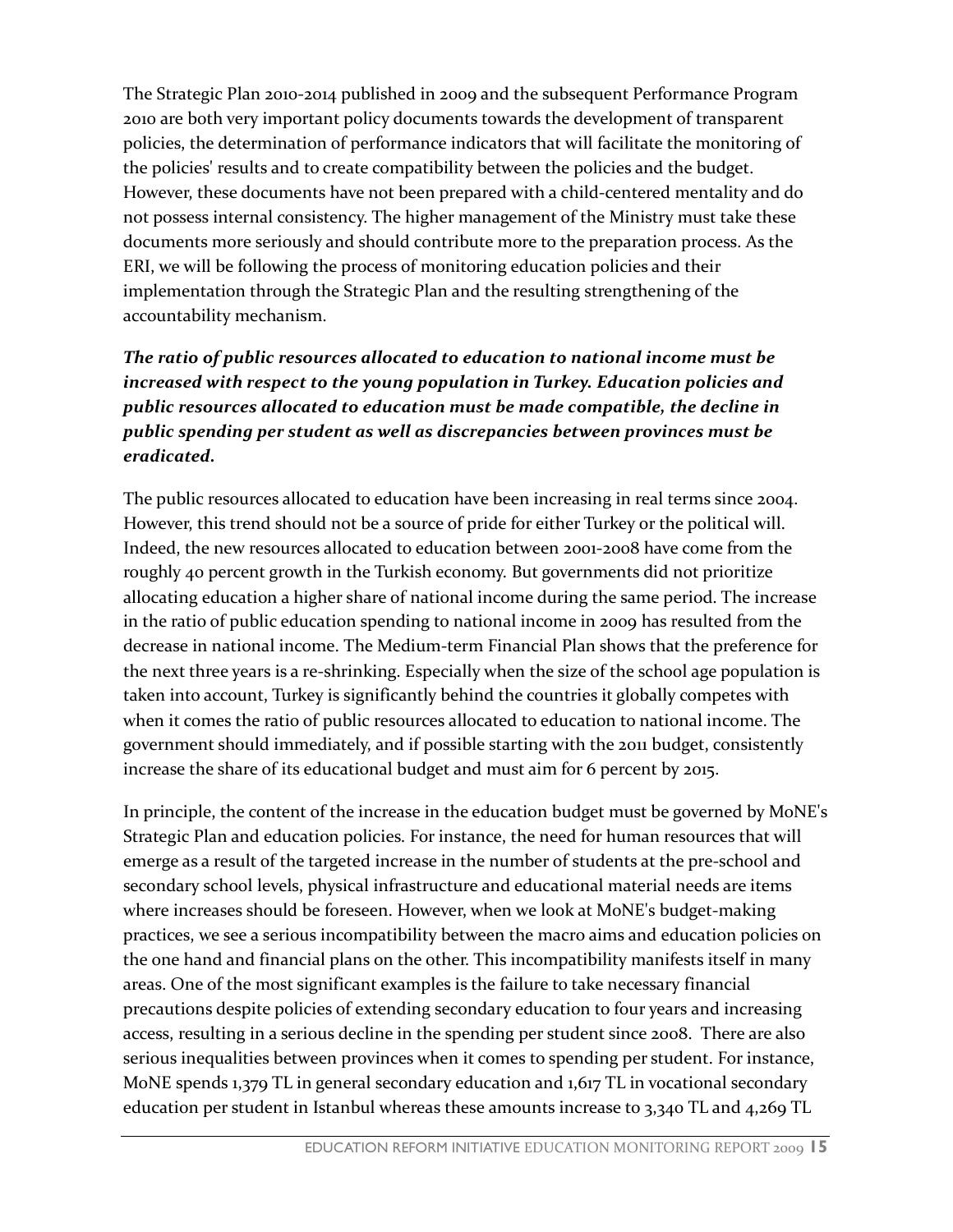in Isparta. To ameliorate this problem, MoNE must disperse resources using a formula based on student numbers develop extra resources for disadvantaged schools and students.





Source: Ministry of Finance, General Directorate of Public Accounts.



#### Central management spending per student (in 2009 prices)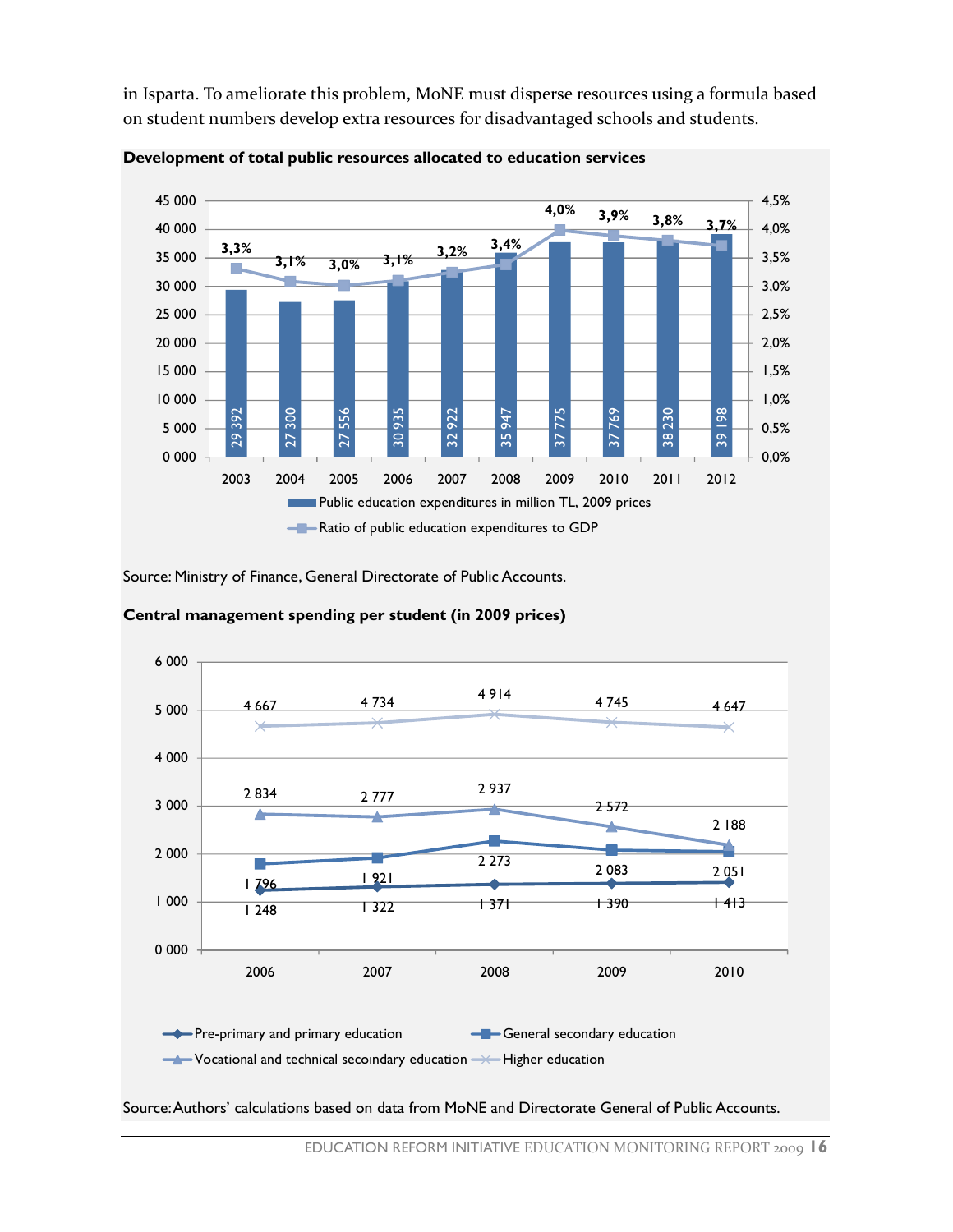# EPILOGUE<sup>∗</sup>

l

In these concluding remarks, instead of talking about teacher appointments, the examcentered approach to secondary education, the concept of extra-school education, the deficiencies in school books and curricula that remain despite the reforms, the inadequacies of facilities, equipment and infrastructure, the need to change pre and in-service training for teachers – in other words, the condition of educational components that are laid out in detail and holistically evaluated in this report – I want to point out the ties between "the developmental characteristics of secondary education age children" and "what they (both themselves and the society) can gain from a well thought out education."

The parents, educators, educational institutions, educational civil society organizations of today, must be aware that they are contributing to the development of the twenty first century person, individual, world citizen. This will be achieved by, one the one hand, teaching how to learn and on the other hand, learning how to teach. One must also recognize that the activity of learning does not have to be connected to the school, the classroom or the lesson in the classroom, that observational learning is a very strong factor, that lifelong learning exists and that equality with regards to gender, geography and all aspects is fundamental to the efficiency of education.

Another important issue that must be kept in mind is this: Out of the secondary education age population, those between the ages of 15-17 are going through a very special time with increased curiosities. This curiosity is directed both towards their own bodies and the opposite sex as well as public affairs and politics. Being young adults is a general "age of awakening."

We can start thinking by asking the following questions: Are teachers equipped with the necessary mental tools that will enable them to actually get to know this youth, who is agitated, thinks and acts fast, tries to redefine its boundaries whose awakening is both to themselves and to the society (individually, socially and universally), and approach them with respect for their identity and without ignoring their uniqueness? In institutions of secondary education, are we able to create for young people environments that are freed from homophobia, xenophobia, marginalization, bullying, gender discrimination, all other prejudices and the use of arbitrary force? Do teachers know how to move towards methods that will create discipline within – even a crowded – classroom without the use of arbitrary force or methods that will enhance selfdiscipline in students? Are they ready and willing to make the effort that using these methods will entail? Is the empowerment of young people as individuals, their acquisition of critical thinking abilities among the main responsibilities of the school? Are they aims that are accepted and internalized by the components of the educational world?

<sup>∗</sup> Prior to writing the last version of the epilogue, I consulted Nuran Direk, Dr. Nur Otaran, Mutlu Öztürk and Prof. Dr. Ayșe Yalın. I am thankful to all of them.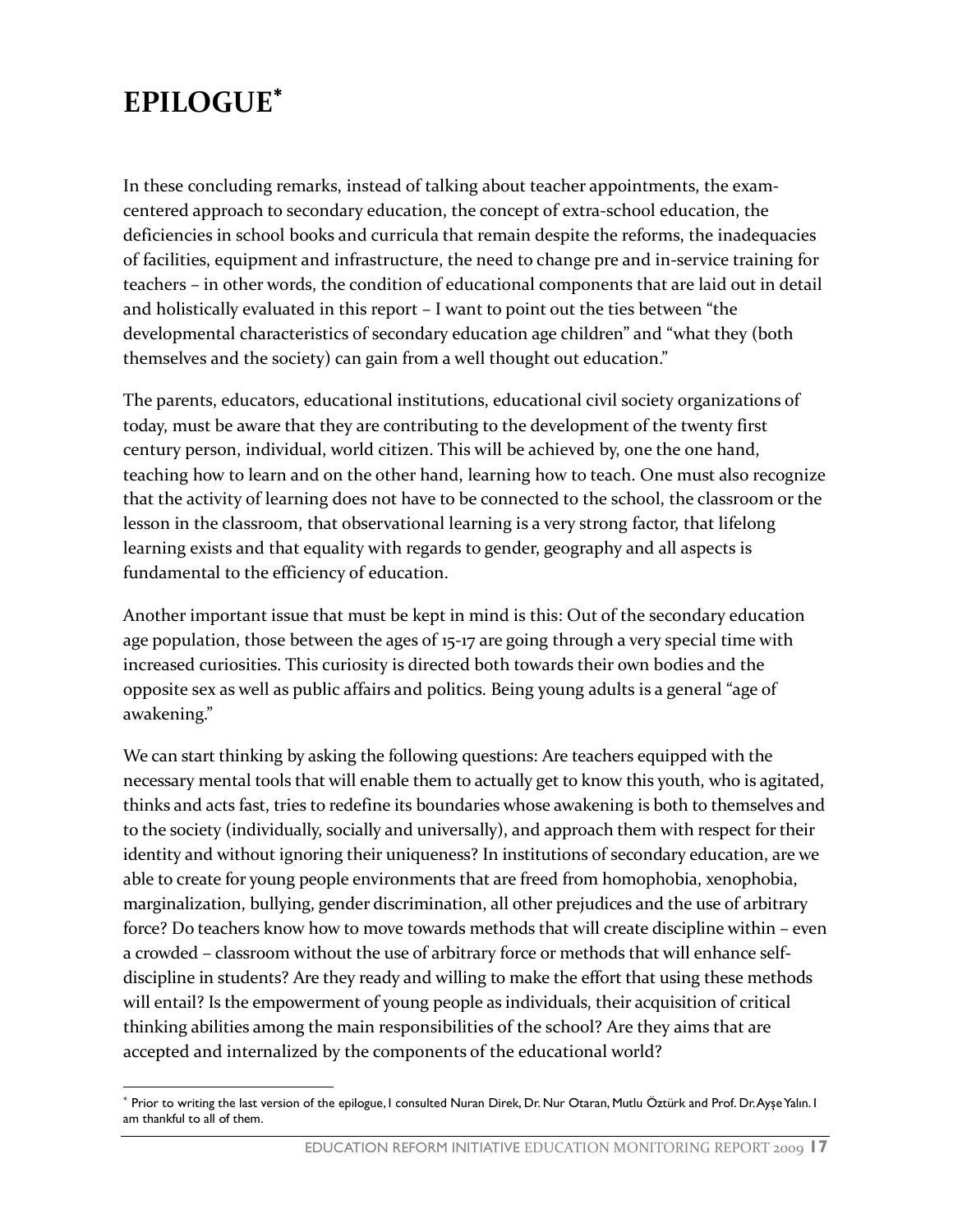What does it mean to equip teachers in terms of content and approach in matters including human rights, peace, world affairs, and all contested social or universal issues, transforming the school ethos, dispersing these values and therefore raise students, the human output of education, free from all dogmas regarding human rights and peace and able to `think critically`? What kind of end acquisition can we expect?

To be able to acquire and develop a mental capability, one should engage with the problems that require the relevant capability. One should not be content with understanding, but understanding must be tested and expanded. The task becomes easier if there is an environment that looks to innovation, differences and unique points of view encouragingly. In such an environment, especially with frequent use, the critical thinking capacity and method becomes immediate and natural. Only a unique, well-planned educational environment where no component is neglected, where young people are urged, can result in this frequent use and naturalness of critical thinking.

To reiterate: The young adult is trying to find his/her boundaries, subvert and stretch them. He/she is in the age of identity exploration. In schools where high level thinking capabilities are provoked, where extracurricular activities are valued

"Are we able to create for young people environments that are freed from homophobia, xenophobia, marginalization, bullying, gender discrimination, all other prejudices and the use of arbitrary force?"

and ties with society are formed, young people move very fast towards identity acquisition. We also know that when one has to accept values, aims, roles etc. that have been determined and imposed by people in positions of authority, what is formed is a "tied" or "mortgage" identity.

To not impose a "mortgage" on their identities, instead of seeing secondary education age children and young people as a dependent part of ourselves, we need to be able to see them as independent societal actors. This means, the young person should be able to have "a voice", this voice should be respected and listened to. "The voice" is the aims, hopes, expectations and complaints of the young. An independent actor knows about different ways of voicing. This itself is a unique competence and education can either play a role in its acquisition or conversely, it can be a hindrance to it.

Children and young people start to learn critical thinking, being a person, a part of society and a citizen by observing what happens at the educational setting (beyond individually thinking of the teacher as a role model). Or on the contrary to not be/do/gain all these! In other words, social learning – that is learning by seeing, watching and imitating others – is strong. For this kind of learning to work, teachers themselves should have the skill and the inclination to think critically, be open to different methods of learning and thinking, open to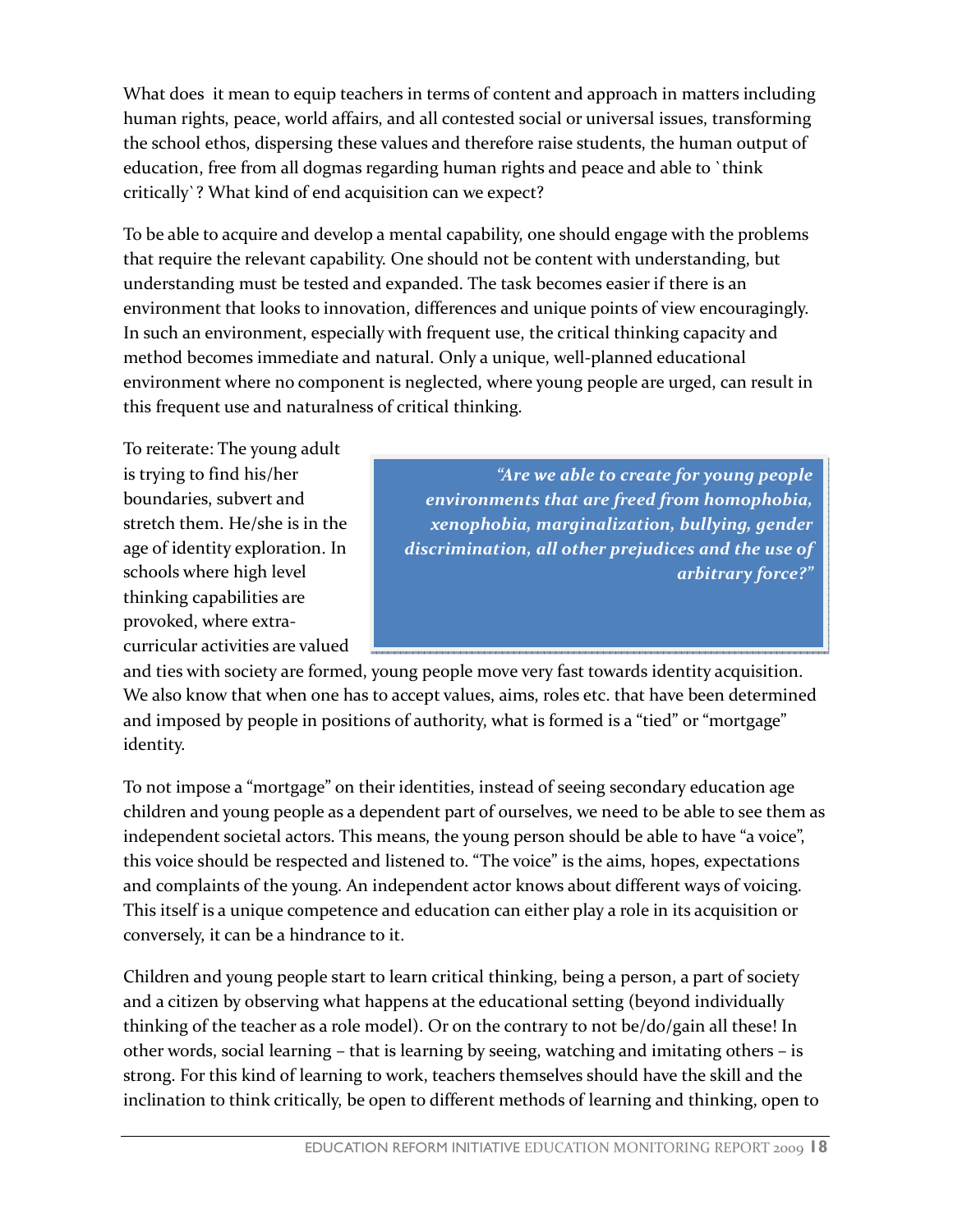development and novelty, respectful of difference, can communicate, be self-critical and reflect.

Young people mature to the extent that is expected of them. If we do not have expectations, we do not create possibilities, if there are no possibilities, experience and capabilities are not acquired. When the capabilities are not formed, we say "I knew that/ I said so." But there is nothing we know, we have just created a self-fulfilling prophecy with our initial assumptions and the resulting attitude and behavior. The young person's right to participate in education – the right to participate that includes the actual sharing of power – means experiencing the power and responsibility this right creates and developing capabilities through experience. If these are obstructed, the path of the young person stumbles on the path to maturity.

Young adulthood is a time when rights come up repeatedly in different ways and the energy for rebelling, objecting, and changing runs high. It is also a time when political socializing gains importance and if allowed, political consciousness develops fast. Therefore, if the teachers have the necessary capabilities, with their mentoring and counseling, by using the aforementioned energy in the framework of civil society organizations, by establishing close relations with the school's neighboring environment and thereby engaging with factors that need improvement, in other words, by encountering real social issues that will develop capabilities, by feeling the responsibility to engage in advocacy actions in social issues they value, and by possessing the necessary information and methods for that, these young people can create such beauty and transform themselves so much in the process…

What I meant by 'end result' was this: Through an education system that was conceptualized by paying attention to the developmental characteristics, `higher benefit, ` participation and empowerment of them, that has aims and is geared towards those aims, the equipping of young people who can think for themselves, solve problems, react, engage in advocacy and have internalized the underlying democratic, ethic and pro-freedom values. And all these are what I meant at the beginning by `raising the twenty-first century person, individual and world citizen…`

All these acquisitions are possible only with teachers who have well-defined professional standards, who are well trained, empowered, who play the role of facilitators rather than imposing information, who are aware that they have a lot to learn from one another, who see students as individuals with personalities and want to support their learning, and a school ethos that believes that teachers and students can succeed in creating a more just and peaceful world, with its well-equipped managers. Another factor that has significant educational implications is the level of trust and relations between all teachers and school management staff. This too is part of `what happens in the educational setting` and the school ethos.

I see what I have written so far, not as a wish list but as tasks that must and can be carried out, in cooperation, and tasks to which many people I have come to know are contributing. Our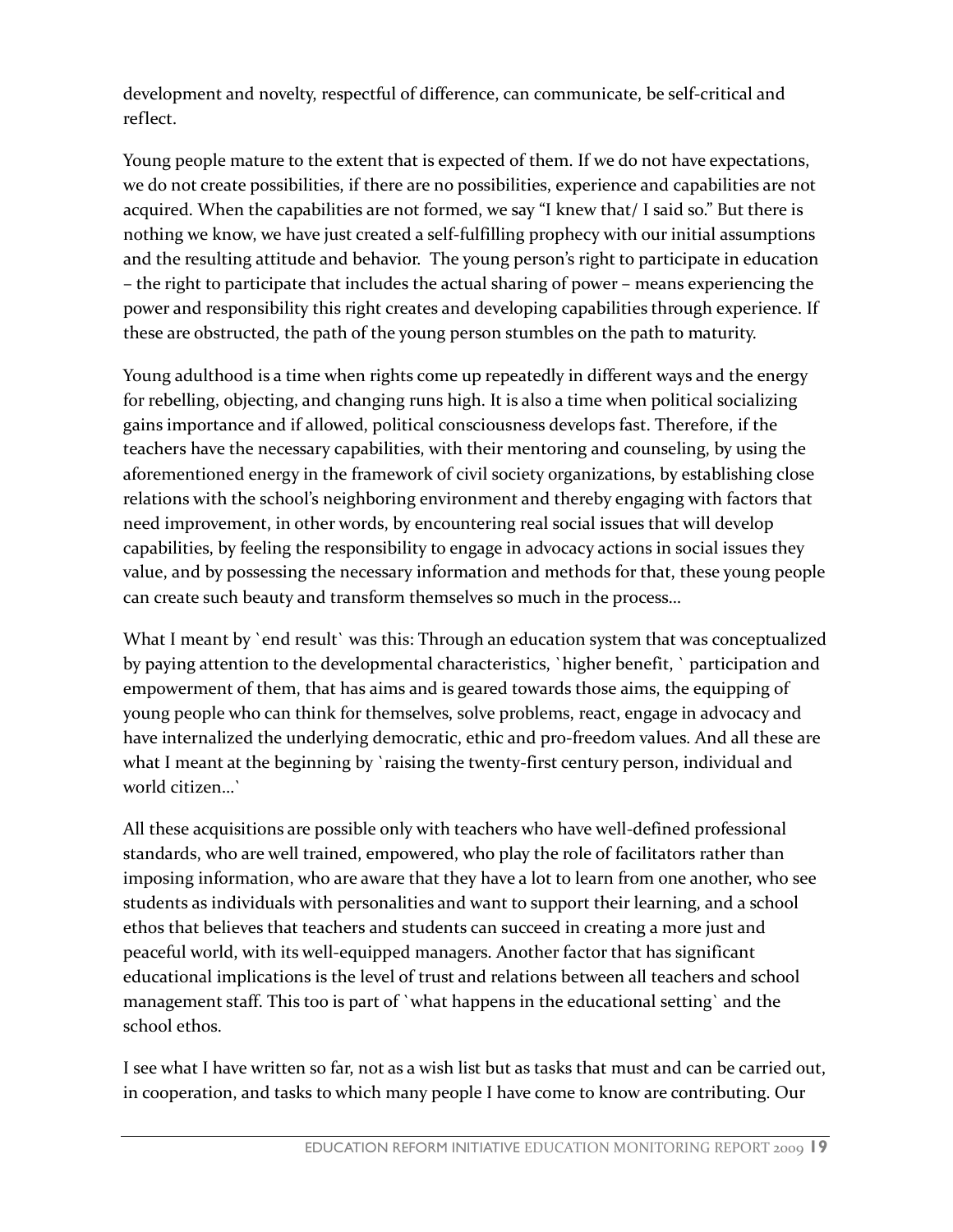education still has and always has had problems relating to the system, curriculum, management, methods, perspectives, mentalities and more. We will conduct our task with this background, and this is precisely what makes it exciting…

### Prof. Dr. İpek Gürkaynak Co-President of the Gürkaynak Citizenship Institute